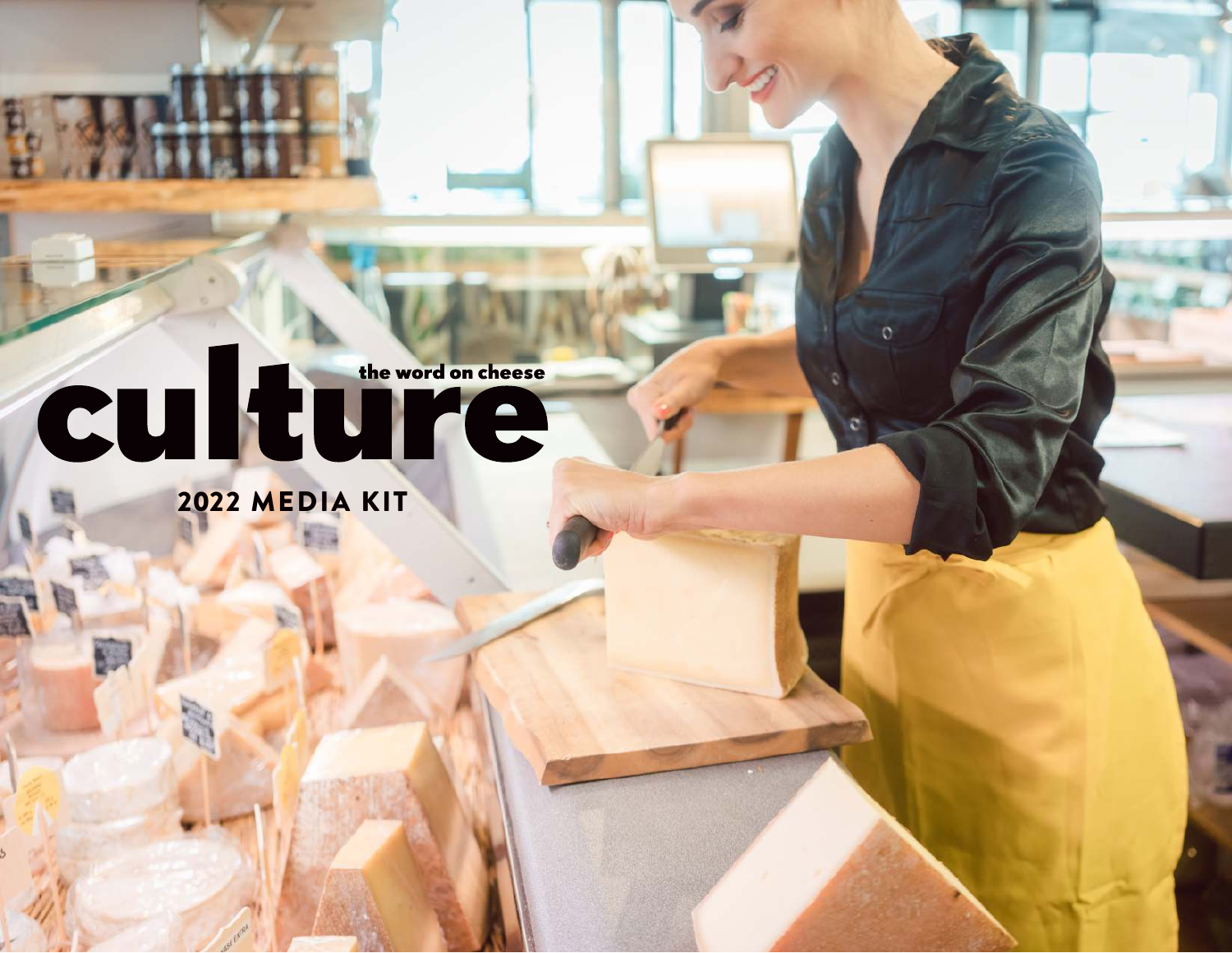## **culture** moves cheese.

### WHY CULTURE?

For over 10 years, Culture has been proud to capture the hearts and minds of the people that drive the sales of cheese and all the tasty things that pair with it.

Culture continues to offer a unique blended reach to mongers, consumers and senior buyers across all channels.

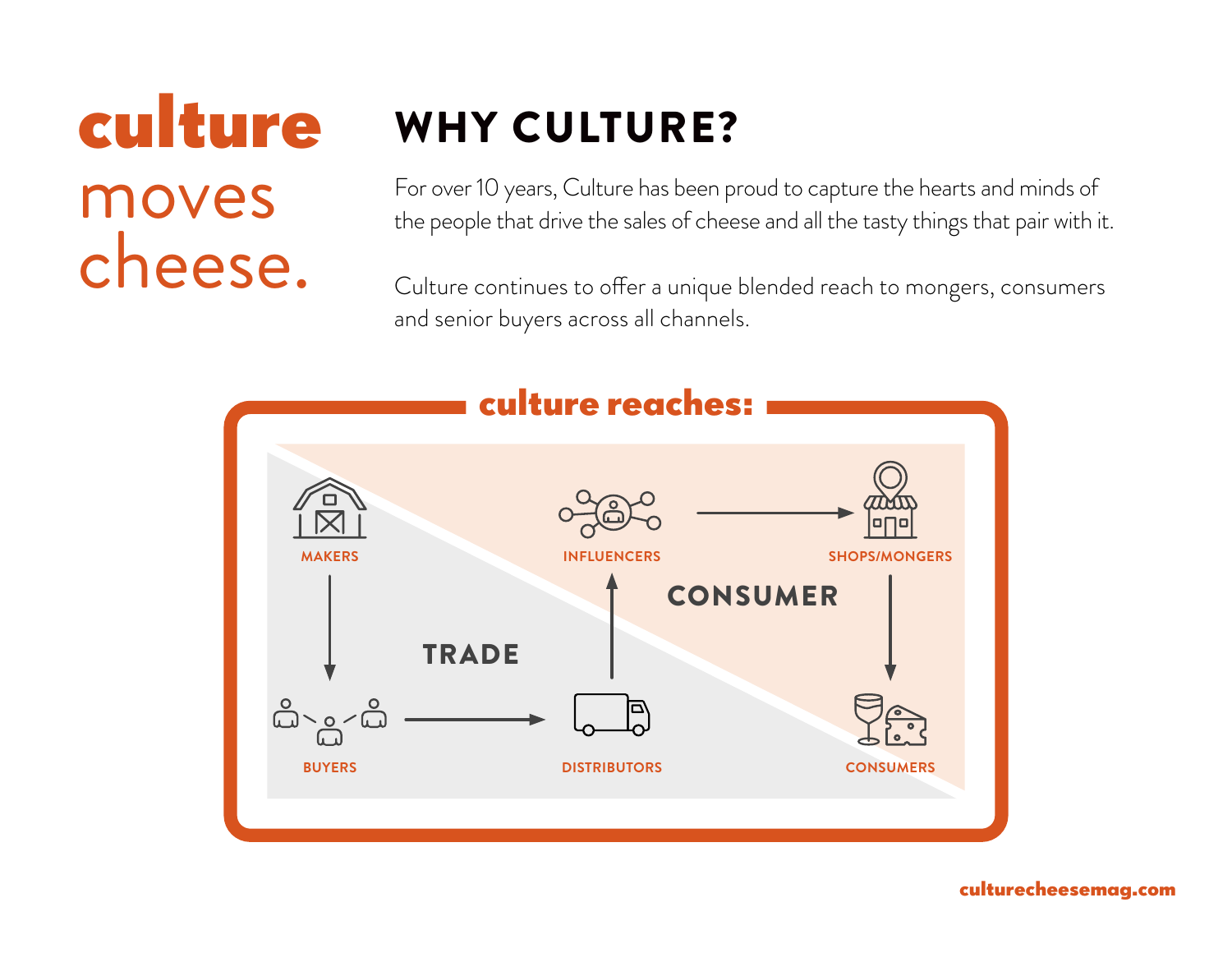### Culture hits your target across three key media channels.



### PRINT

### **The jewel of Culture's crown**

- 26,000 readers
- Distributed nationally to select cheese shops across the country
- Culture's audience is a unique blend of trade professionals and consumer cheese enthusiasts

### SOCIAL

**Culture enjoys a highly engaged audience across Instagram, Twitter and Facebook**

- 154,000 followers
- An array of content options including recipe creation, storytelling and video
- Consistent engagement above industry average across all platforms:

#### **Instagram:**  10.39%

**Facebook:**  3.13%

**Twitter:**

2.3%



### DIGITAL

**Our website is a well of deep, essential content and our e-newsletters keep the trade and consumers informed every week**

- Culture's website receives 53,224 monthly visitors, generating over 365,000 page views
- Culture's trade e-newsletter reaches 4,626 and our consumer edition reaches 15,052 subscribers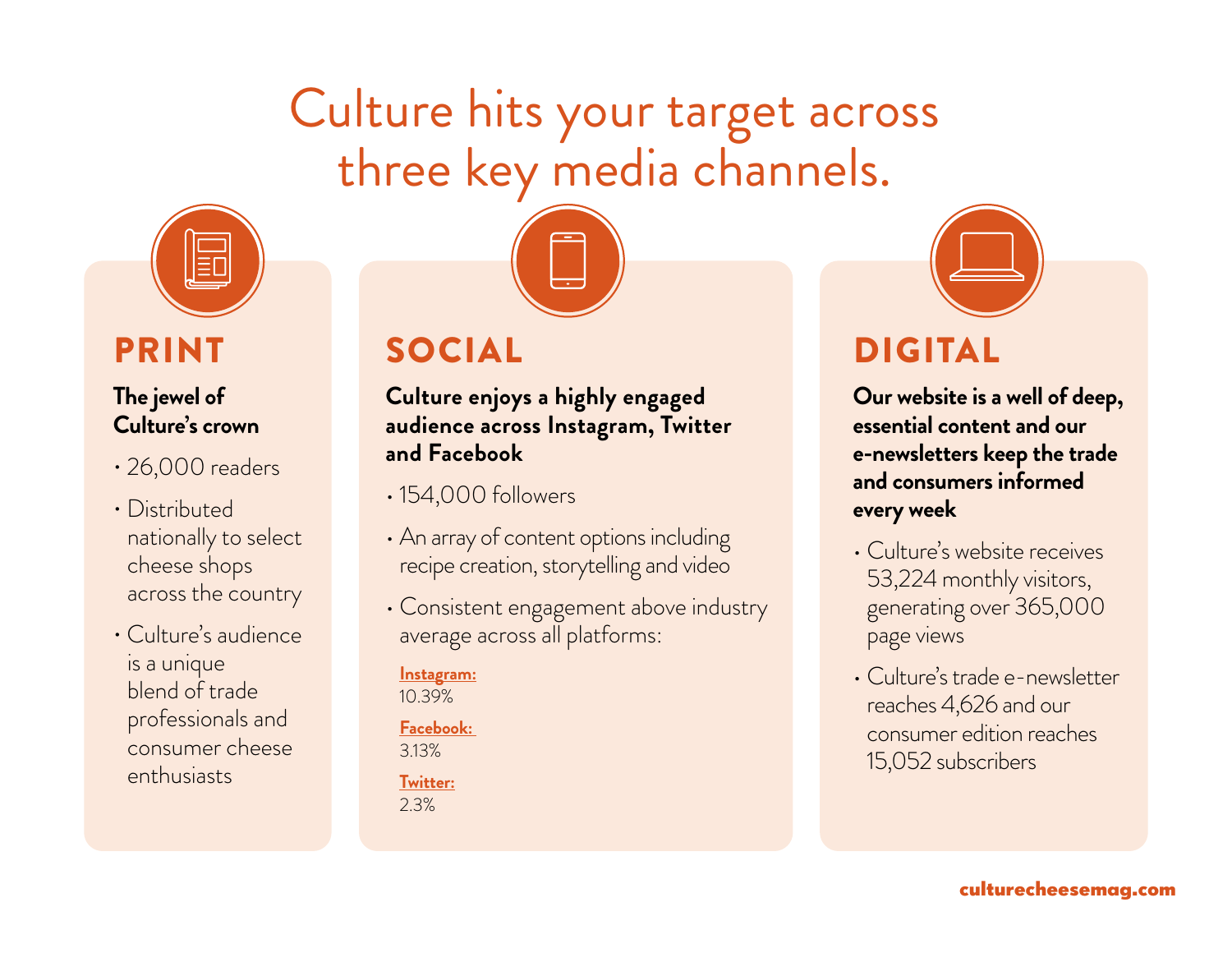### PRINT

- Cover price: \$9.95 | Annual subscription: \$20
- Local distribution to more than 100 fine cheese and specialty food stores.
- 26,000 readers

#### CHEESE STYLES ISSUE (ON SALE JANUARY 26, 2022)

Discover 14 unique styles of cheese and our picks for must-try brands, plus recipes, tips and tricks for buying, pairing, and storing cheese, and more!

Sales Close: 12-15-21 Materials Due: 12-29-21

### INNOVATION ISSUE (ON SALE MARCH 16, 2022) 2

1

From improvements in the cheese industry to innovation in animal husbandry, this issue will spotlight what's new in the world of wedges and wheels.

Sales Close: 2-2-22 Materials Due: 2-9-22



5

6

TRAVEL ISSUE (ON SALE MAY 11, 2022)

For our readers, there's no better vacation or weekend away than one that includes a cheese-centric destination. This issue spotlights cheesemakers to visit stateside and around the world, offering inspiration for that next trip.

Sales Close: 3-30-22 Materials Due: 4-6-22

#### PAIRINGS ISSUE (ON SALE JULY 13)

3

4

Cheese makes friends easily and pairings are where the fun is. We'll dive into how and what to match with a wide range of cheeses providing a guide that readers will reference again and again.

Sales Close: 6-1-22 Materials Due: 6-8-22

#### ENTERTAINING ISSUE (ON SALE OCTOBER 12, 2022)

It's not a special occasion without cheese, and this issue will cover all the ways to celebrate with your favorite food.

Sales Close: 8-31-22 Materials Due: 9-7-22

### BEST CHEESES (ON SALE DECEMBER 14, 2022)

A roundup of our picks for Best Cheeses of the Year!

Sales Close: 11-2-22 Materials Due: 11-9-22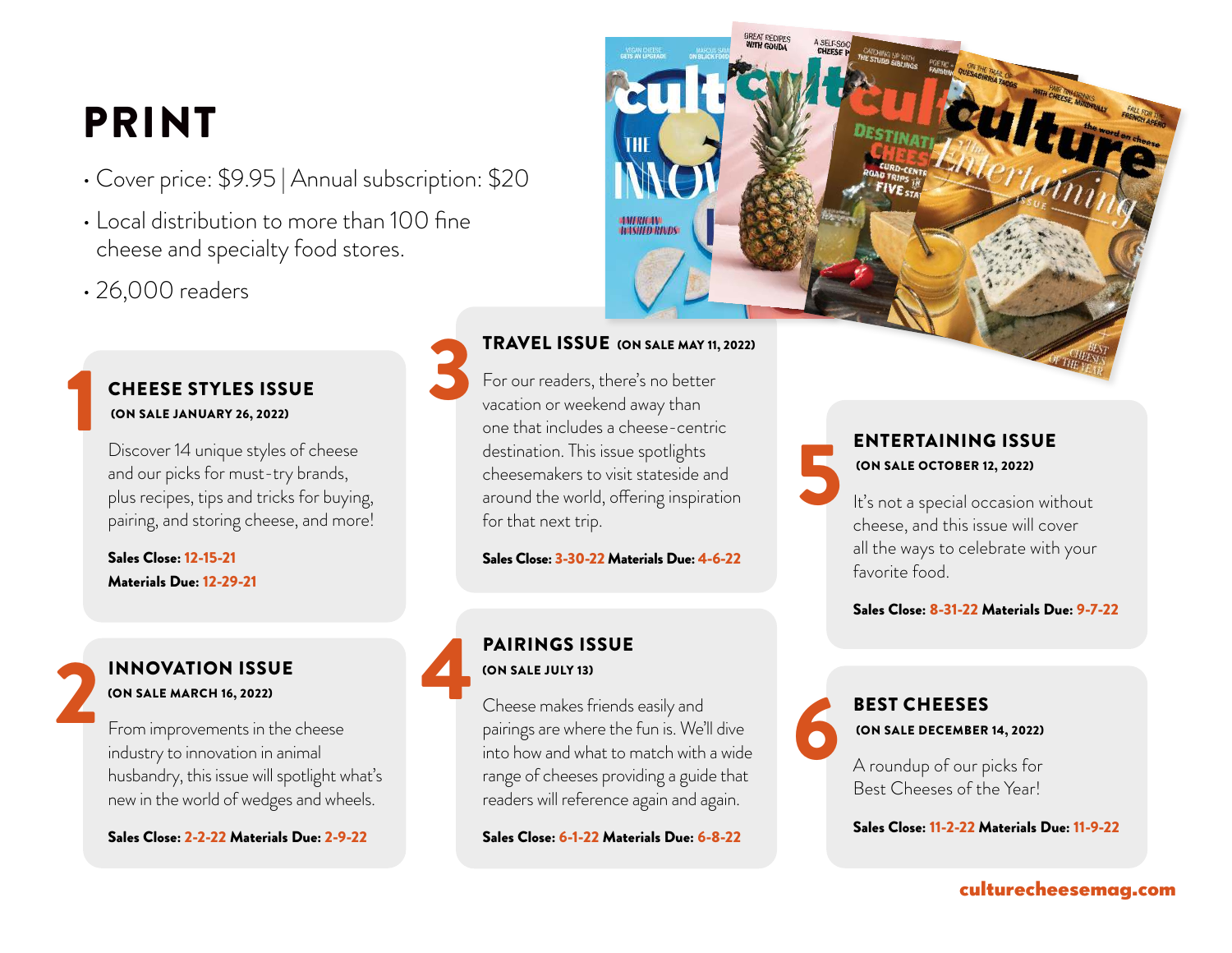

### Our website and e-newsletters complete the circle.

#### **WEBSITE**

**Our website delivers over 365,000 impressions and over 53,224 unique trade and consumer visitors per month. Our recent overhaul includes:**

- 1 Increased site functionality by making our large archive of high-quality content better organized and easier to find
- 2 Dedicated space for partner (sponsored) content and giveaways.
- 3 Better mobile-responsiveness

### E-NEWSLETTERS

- Distributed weekly
- Dedicated trade and consumer e-newsletters
	- Cheese: The Word reaches 15,000 consumer subscribers
	- Counter Culture reaches 4,600 cheese professionals
	- Distributed weekly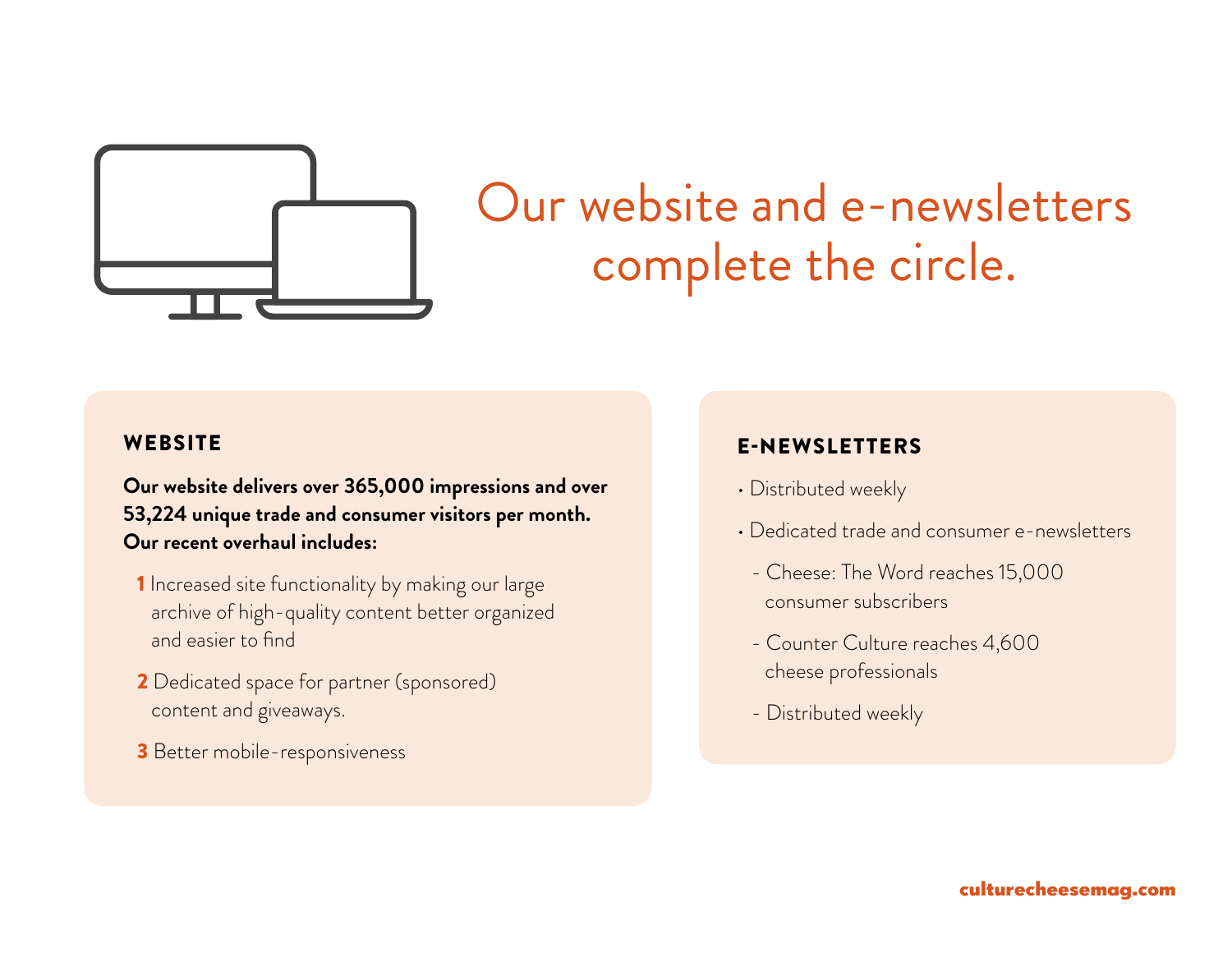### SOCIAL

New products, stunning cheese plates, pairings, usage ideas and even BABY ANIMALS conspire to capture and hold the attention of 150,000 cheese enthusiasts.



### A La Carte Options Include:

#### RECIPE AND PAIRING DEVELOPMENT

- Developed by Culture staff
- Posted to Culture website
- Posted across our social audiences

**BEST** 

SELLER<br>SELLER

• Additional promotion on our Facebook and Instagram Stories

### SPONSORED CONTENT

- Culture staff tells your story
- Posted to Culture website
- Posted across our social audiences
- Additional promotion on our Facebook and Instagram Stories
- Included in our e-newsletter (trade or consumer)

### VIDEO

- Cheese plates, pairings cooking, cheesemaking… endless possibilities
- Posted to Culture website
- Posted across our social audiences
- Additional promotion on our Facebook and Instagram Stories

### **GIVEAWAYS**

- Culture runs the contest, you fulfill the prize
- Posted across our social audiences
- For an additional cost, we post it in a premium position on our homepage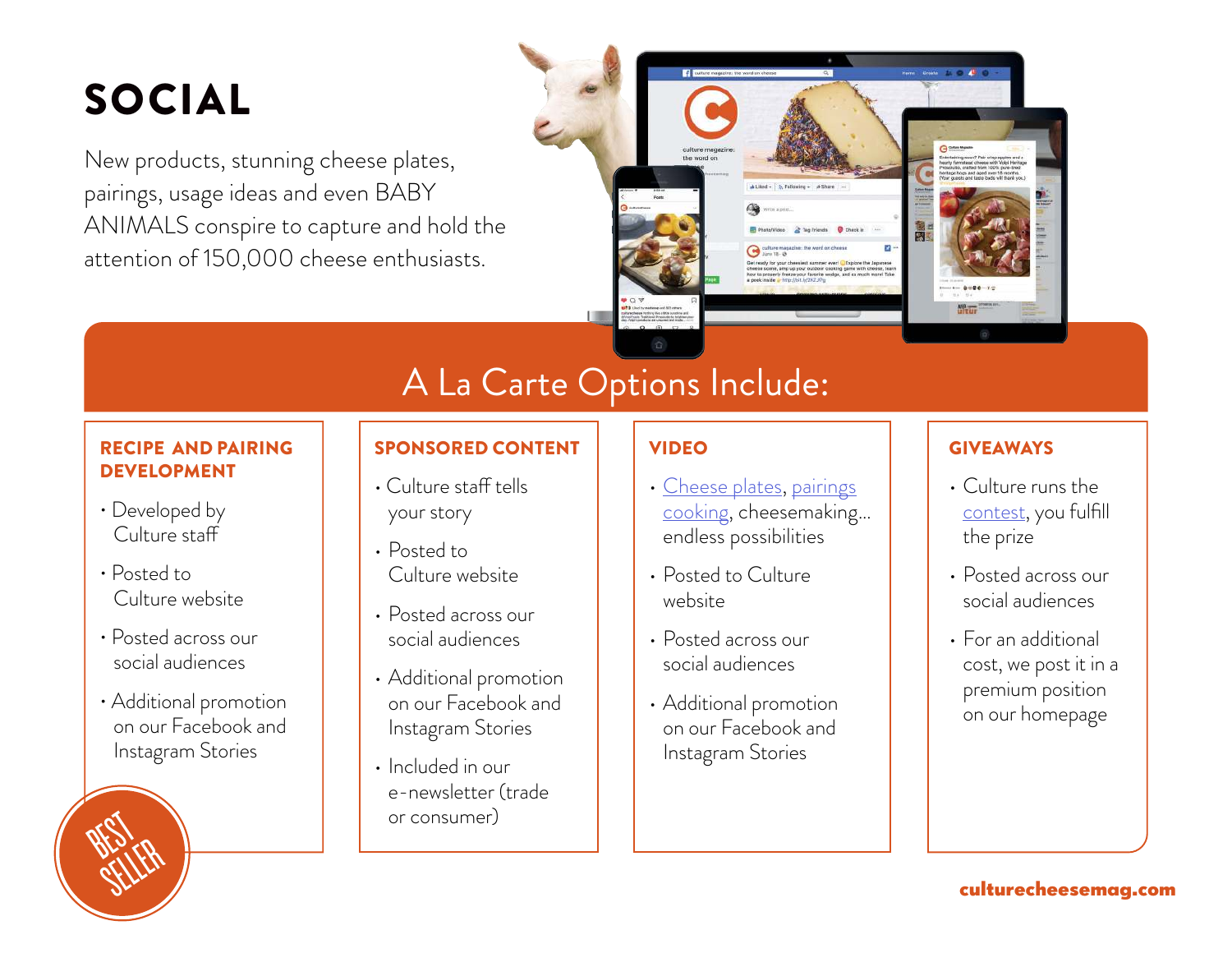### EVENTS

In-person or virtual, Culture's events educate and inform trade professionals while creating immediate demand.



### Event Options Include:

#### VIRTUAL COUNTER CULTURE\*

- Offer buyers and distributors a behind-the-scenes look into your brand
- We work with you to develop content, highlight your strengths—region, husbandry, process, affinage, etc.—and follow it with a guided tasting from the maker and a live Q&A with attendees
- Moderated by Culture staff
- Samples shipped directly to attendees in advance
- 50-75 attendees from retail, restaurants, distributors and importers

\*Check out our YouTube channel to view past events

### CULTURE CONNECTS

- Your sales presentation without trains, planes and automobiles
- An efficient opportunity to present your brand to your customers from a safe distance
- Culture works with you to create content specific to your objectives whether it be new customer onboarding, new item and line launches, marketing support or anything else you want top-of-mind when a buyer selects your products
- Exclusive attendance for your key customers and prospects

#### **CUSTOM**

Whatever your needs, put Culture's experience and credibility to work in creating fully-customized in-person or virtual events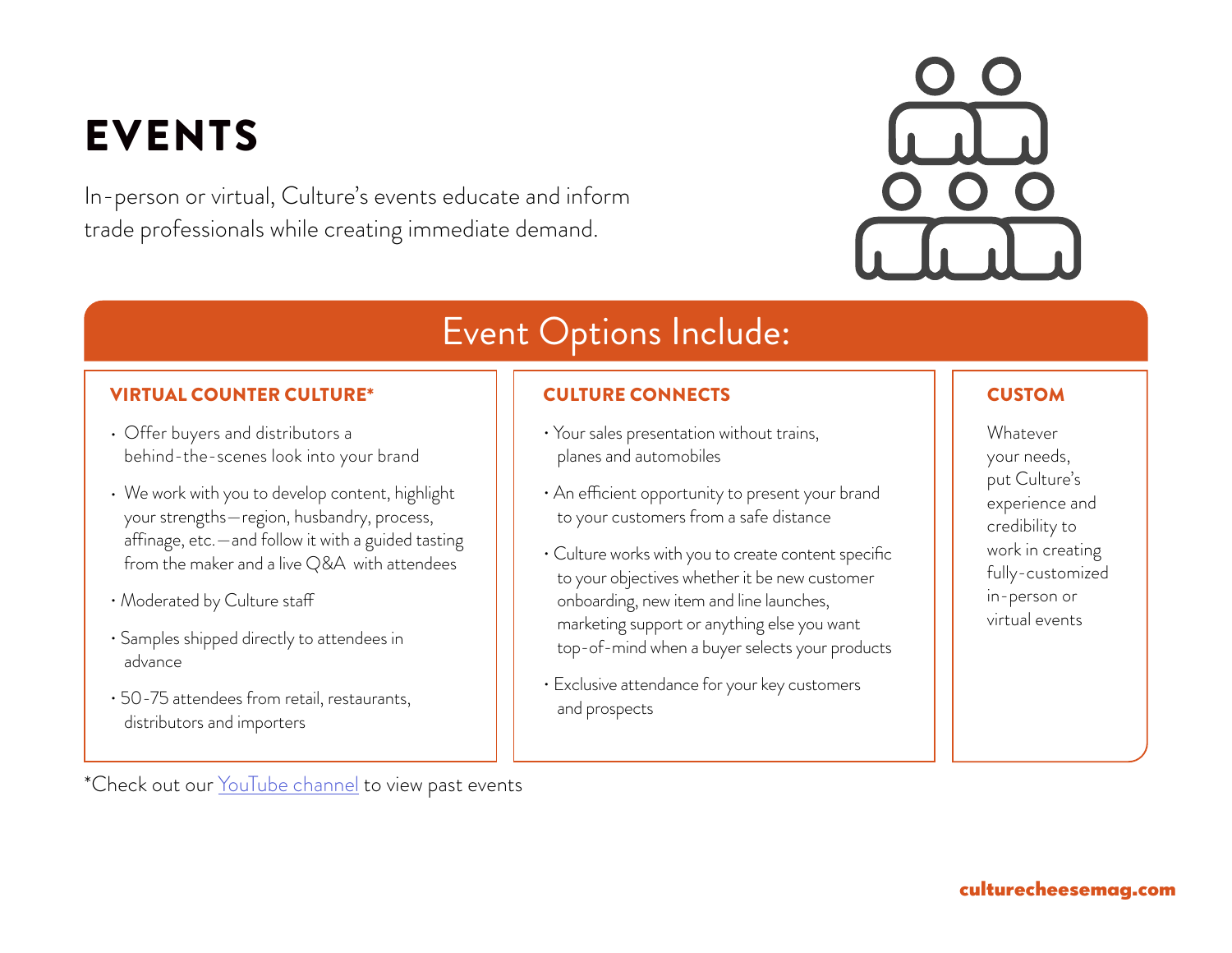### 2022 ADVERTISING RATES

#### SOCIAL

| Frequency          | 1x      | 3x      | 6x      | 12x     |
|--------------------|---------|---------|---------|---------|
| Pairing Video      | \$5,500 | \$4,880 | \$4,600 | \$4,345 |
| Cheese Plate Video | 5,800   | 5,380   | 5,100   | 4,582   |
| Recipe Dev. Video  | 6,800   | 6,380   | 6,100   | 5,372   |
| Sponsored Content  | 5,800   | 5,380   | 4,600   | 4,582   |
| Animated GIF       | 3,550   | 3,130   | 2,850   | 2,805   |

### **WEBSITE**

| Banner Ad (728 x 90)         | \$1,200 |
|------------------------------|---------|
| Double Banner Ad (728 x 180) | 2,100   |
| Digital Giveaway             | 1,600   |

#### VIRTUAL COUNTER CULTURE

Presenting Sponsorship **\$2,500** 

#### CULTURE CONNECTS

Presenting Sponsorship  $$2,500$ 



#### PRINT

| Frequency                   | 1x      | 3x      | 6x      | 12x     |
|-----------------------------|---------|---------|---------|---------|
| Covers (2, 3, & 4)          | \$5,193 | \$4,414 | \$3,895 | \$3,375 |
| Full page                   | 4,310   | 3,664   | 3,233   | 2,802   |
| 1/2 page vert./hor.         | 2,802   | 2,381   | 2,101   | 1,821   |
| 1/3 page square/vert. 1,940 |         | 1,649   | 1,455   | 1,236   |
| 1/4 page square             | 1,509   | 1,282   | 1,131   | 981     |

### CULTURE & COUNTER CULTURE E-NEWSLETTERS

| Banner Ad (728 x 90)         | \$750 |
|------------------------------|-------|
| Double Banner Ad (728 x 180) | 1,300 |
| Digital Giveaways            | 500   |
| Recipe Sponsorship           | 500   |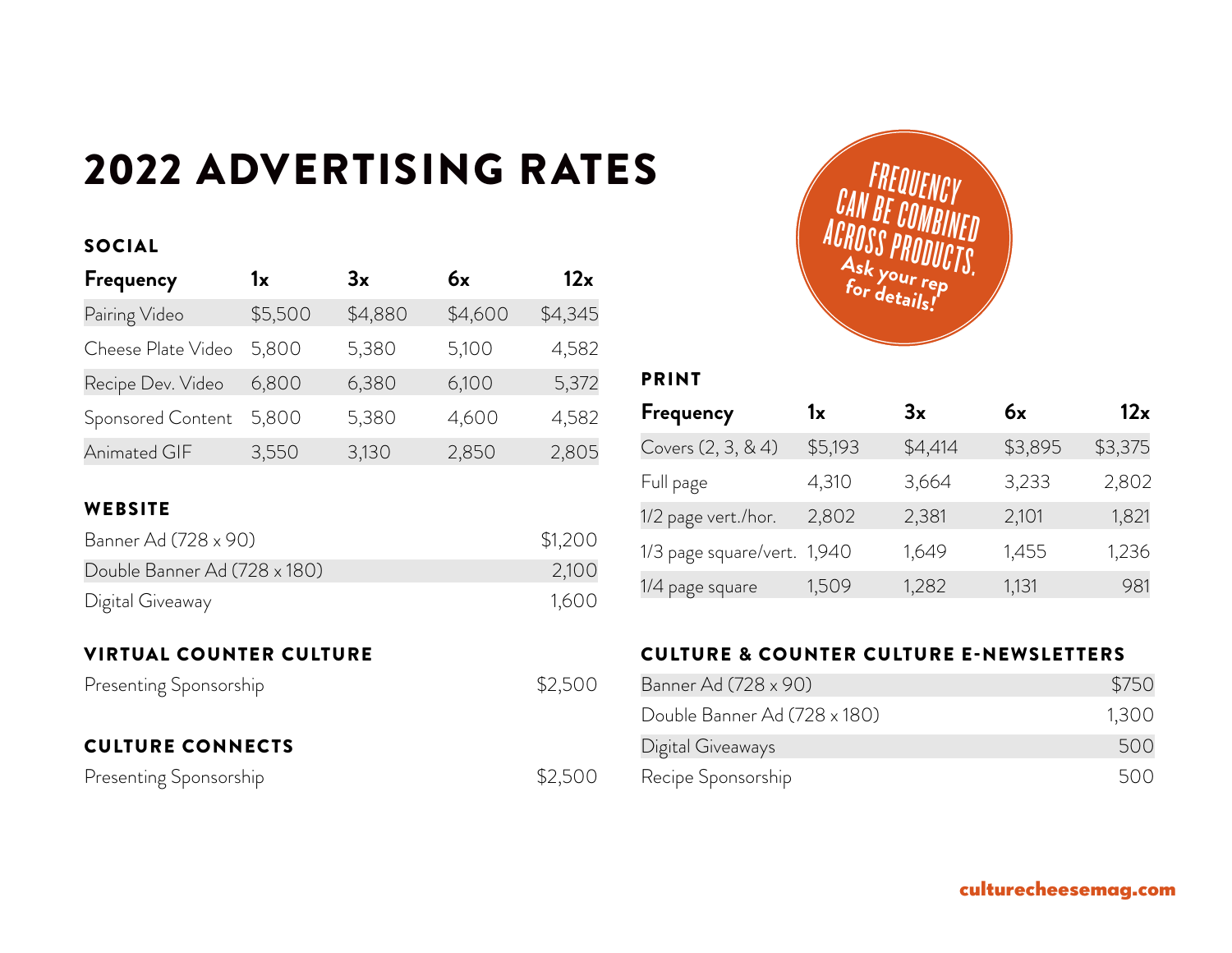

### Hit all of Culture's digital audiences with our cost-effective packages and **save over 25%** from a la carte.

### WHOLE WHEEL **Maximum visibility campaign**

- We will work with you to create a custom pairing, cheese plate or recipe that will engage Culture's audiences
- Sponsored post to our social audiences, feature in our trade and consumer e-newsletter, sponsored story on our website for 30 days.

### **• Options include:**

- 1x: \$7,125
- 2x: \$4,985 each
- 4x: \$4,625 each
- 12x: \$4,275 each



### CUT & WRAP **An affordable way to take advantage**

- Culture will create a GIF that represents your brand and products
- Sponsored post to our social audiences and sponsored story on our website for 30 days

### **• Options include:**

- 1x: \$3,415
- 2x: \$2,395 each
- 4x: \$2,225 each
- 12x: \$2,049 each